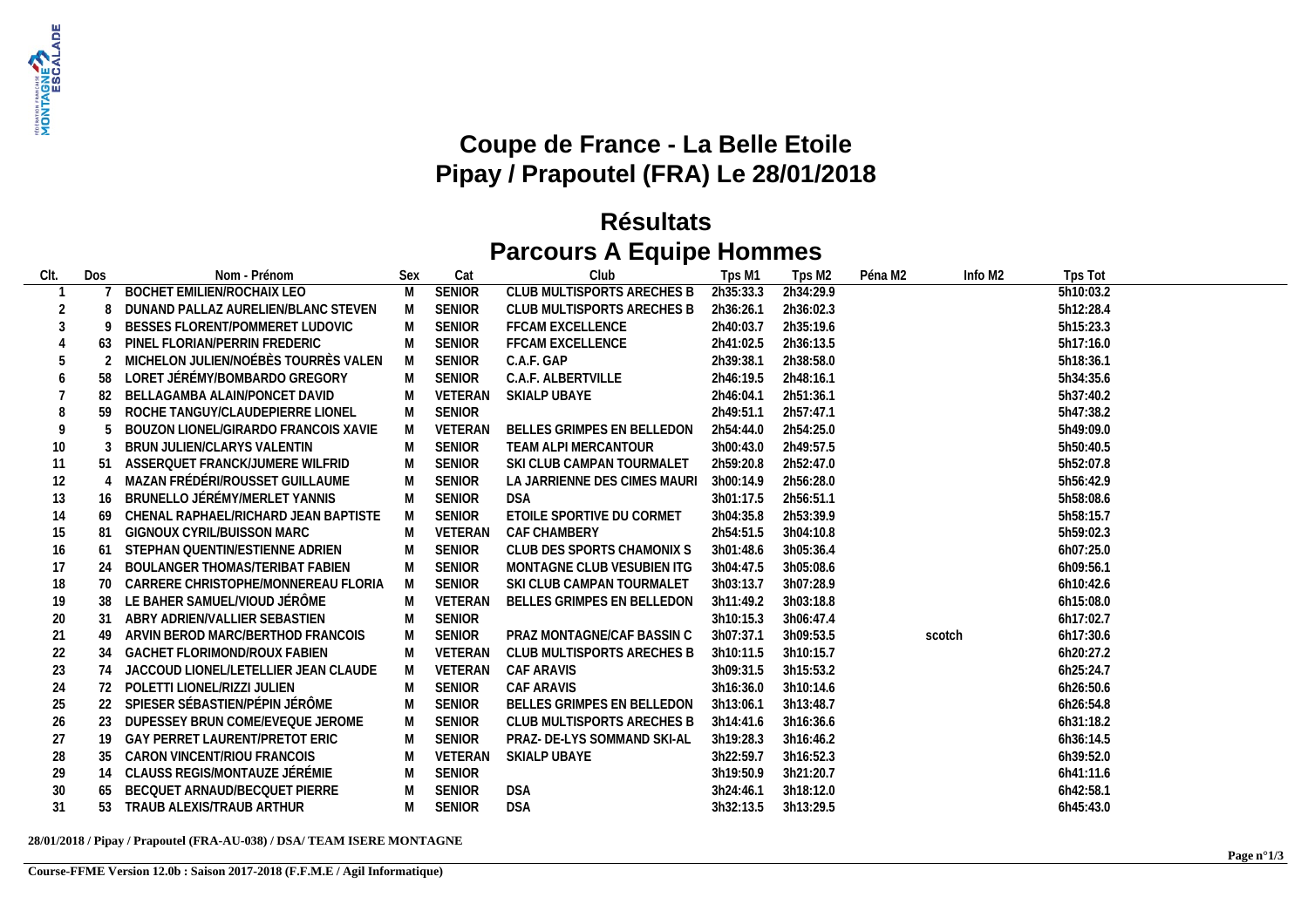| ČÍt. | Dos | Nom - Prénom                             | Sex | Cat           | Club                                   | Tps M1    | Tps M2            | Péna M2  | Info M2       | Tps Tot   |  |
|------|-----|------------------------------------------|-----|---------------|----------------------------------------|-----------|-------------------|----------|---------------|-----------|--|
| 32   | 11  | BONNEAU SAMUEL/GHIBAUDO JEAN BAPTIS      | M   | <b>SENIOR</b> | TEAM ALPI MERCANTOUR                   | 3h27:13.2 | 3h21:10.8         |          |               | 6h48:24.0 |  |
| 33   | 47  | MARIE JEREMY/VINCENT BENOÎT              | M   | <b>SENIOR</b> | PRAZ- DE-LYS SOMMAND SKI-AL            | 3h24:12.9 | 3h25:40.2         |          |               | 6h49:53.1 |  |
| 34   | 80  | CONSTANT FREDERIC/PELONG BRUNO           | M   | VETERAN       | CAF ALBERTVILLE                        | 3h24:49.6 | 3h28:08.0         |          |               | 6h52:57.6 |  |
| 35   |     | 29 ARNAUD ANTHONY/MICHELUZZI VINCENT     | M   | <b>SENIOR</b> | BELLES GRIMPES EN BELLEDON             | 3h28:21.6 | 3h25:18.8         |          |               | 6h53:40.4 |  |
| 36   | 60  | DUBOIS VICTOR/BARTHELEMY VIVIEN          | M   | SENIOR        |                                        | 3h33:03.3 | 3h20:44.3         |          |               | 6h53:47.6 |  |
| 37   | 67  | LILLE QUENTIN/LILLE FRÉDÉRIC             | M   | <b>SENIOR</b> | SAINT LARY AURE MONTAGNE               | 3h26:45.1 | 3h32:29.6         |          |               | 6h59:14.7 |  |
| 38   |     | 32 LEONARD MARC/ROL FRANCK               | M   | VETERAN       | C.S.A. 27ème B.C.A. Montagne E         | 3h37:08.8 | 3h22:32.7         |          |               | 6h59:41.5 |  |
| 39   |     | 28 DELETOMBE BAPTISTE/SECHAUD GUILLAUM   | M   | <b>SENIOR</b> |                                        | 3h28:00.1 | 3h32:20.7         |          |               | 7h00:20.8 |  |
| 40   |     | 27 MIARD JULIEN/PUECH GHYSLAIN           | M   | <b>SENIOR</b> | <b>DSA</b>                             | 3h39:51.1 | 3h20:35.0         |          |               | 7h00:26.1 |  |
| 41   |     | 46 BONNET LIGEON REMI/POUPON SYLVAIN     | M   | <b>SENIOR</b> | CAF ALBERTVILLE                        | 3h36:34.5 | 3h25:23.3         |          |               | 7h01:57.8 |  |
| 42   |     | 41 LECLERE FREDDY/TOMAS VERA ALPHONSE    | M   | VETERAN       | TEAM ISERE MONTAGNE                    | 3h31:30.2 | 3h30:52.2         |          |               | 7h02:22.4 |  |
| 43   | 48  | ABOULIKAM YANNICK/VIALE ROMUALD          | M   | <b>SENIOR</b> | CAF MOUTIERS                           | 3h37:58.6 | $3h25:31.1 +1:00$ |          | skis mains    | 7h03:29.7 |  |
| 44   |     | 18 GAUD MAXIME/URBAIN NICOLAS            | M   | SENIOR        | C.S.A. 27ème B.C.A. Montagne           | 3h36:03.1 | 3h29:47.8         |          |               | 7h05:50.9 |  |
| 45   |     | 20 HENRI SÉBASTIEN/OLIVIER ROMAIN        | M   | <b>SENIOR</b> | TEAM ECRINS HAUTES ALPES               | 3h37:54.2 | 3h29:55.1         |          |               | 7h07:49.3 |  |
| 46   | 37  | FROMAGET PIERRE/MIGLIORERO CEDRIC        | M   |               | VETERAN BELLES GRIMPES EN BELLEDON     | 3h37:53.9 | 3h31:00.9         |          |               | 7h08:54.8 |  |
| 47   |     | 39 MOUGIN STÉPHANE/RENAUD CHRISTOPHE     | M   | VETERAN       | TEAM ISERE MONTAGNE/DSA                | 3h33:21.8 | 3h35:49.7         |          |               | 7h09:11.5 |  |
| 48   |     | 78 GUICHARD YANNICK/HENAFF VINCENT       | M   | VETERAN       | CAF ALBERTVILLE                        | 3h33:40.8 | 3h39:11.2         |          |               | 7h12:52.0 |  |
| 49   |     | 17 DEGRYSE CEDRIC/ENCRENAZ BAPTISTE      | M   | <b>SENIOR</b> | CLUB MULTISPORTS ARECHES B             | 3h44:00.9 | 3h29:26.7         |          |               | 7h13:27.6 |  |
| 50   |     | 12 KISEL MATTHIEU/YVART SÉBASTIEN        | M   | SENIOR        | BELLES GRIMPES EN BELLEDON             | 3h40:47.3 | 3h32:55.8         |          |               | 7h13:43.1 |  |
| 51   |     | 75 GIRARD RENAUD/MALLINJOUD PHILIPPE     | M   | VETERAN       | PRAZ- DE-LYS SOMMAND SKI-AL            | 3h44:02.0 | 3h34:46.4         |          |               | 7h18:48.4 |  |
| 52   |     | 64 BLACHE FLAVIEN/PISTONO NICOLAS        | M   | <b>SENIOR</b> |                                        | 3h40:16.6 | 3h41:01.9         |          |               | 7h21:18.5 |  |
| 53   |     | 52 CLARET CYRILLE/BOISTE SÉBASTIEN       | M   | <b>SENIOR</b> | CLUB DES SPORTS CHAMONIX S             | 3h43:39.9 | 3h41:15.2         |          |               | 7h24:55.1 |  |
| 54   |     | 33 LEBRETON GREGORY/MAUPOIX OLIVIER      | M   | VETERAN       | TEAM ISERE MONTAGNE                    | 3h49:49.8 | 3h37:12.1         |          |               | 7h27:01.9 |  |
| 55   | 36  | JACQUEMOUD DANIEL/PELLOUX ERIC           | M   | VETERAN       | CAF BUECH                              | 3h55:04.3 | 3h38:41.6         |          |               | 7h33:45.9 |  |
| 56   |     | 50 BROUSSE PIERRE-HENRY/BUISSON VINCENT  | M   | <b>SENIOR</b> | TEAM ISERE MONTAGNE                    | 3h55:49.7 | 3h38:25.9         |          |               | 7h34:15.6 |  |
| 57   | 21  | BERTAGNOLO VALENTIN/BERTAGNOLO LUD       | M   | SENIOR        | LA JARRIENNE DES CIMES MAURI 3h54:59.0 |           | 3h42:33.0         |          |               | 7h37:32.0 |  |
| 58   |     | 76 COSTA DIDIER/PORTES NICOLAS           | M   |               | VETERAN PRAZ-DE-LYS SOMMAND SKI-AL     | 3h54:00.2 | 3h44:07.2         |          |               | 7h38:07.4 |  |
| 59   |     | 77 COLLINET PATRICK/TEYPAZ DANIEL        | M   | VETERAN       | PRAZ- DE-LYS SOMMAND SKI-AL            | 4h12:12.5 | 3h42:36.9         |          |               | 7h54:49.4 |  |
| 60   |     | 25 BRAIDA GUIDO/MARCHIONATTI MAURO       | M   | SENIOR        |                                        | 3h59:23.6 | 4h14:08.0         | $+59:59$ | HD            | 8h13:31.6 |  |
| 61   |     | 10 HERAND OLIVIER/MAZAN VINCENT          | M   | <b>SENIOR</b> | CAF/TEAM ALPI MERCANTOUR               | 3h30:30.9 | 4h51:49.6         | $+59:59$ | HD            | 8h22:20.5 |  |
| 62   |     | 73 BASTARD JACQUES/DRAGO BELTRAN FRED    | M   | VETERAN       | PRAZ- DE-LYS SOMMAND SKI-AL            | 3h43:04.4 | 4h43:27.9         | $+59:59$ | elastique, HD | 8h26:32.3 |  |
| 63   |     | 56 PROUST ALEXANDRE/GERARD XAVIER        | M   | SENIOR        |                                        | 3h42:39.0 | 4h48:22.2         | $+59:59$ | HD            | 8h31:01.2 |  |
| 64   |     | 66 BOROT GILBERT/PANGALOS DIMITRI        | M   | SENIOR        | CAF MAURIENNE                          | 4h08:21.7 | 4h25:23.5         | $+59:59$ | HD            | 8h33:45.2 |  |
| 65   |     | 79 BALLOT GABRIEL/JEANMONNOT PHILIPPE    | M   | VETERAN       |                                        | 3h55:10.4 | 5h00:00.0         | $+59:59$ | HD            | 8h55:10.4 |  |
| 66   |     | 71 CUINAT GUERRAZ NILS/DELETOMBE PHILIPP | M   | SENIOR        | CAF CHAMBERY/ESCALADE VOIR             | 4h00:25.8 | 4h55:15.6         | $+59:59$ | HD            | 8h55:41.4 |  |
| 67   |     | 85 HEDOU BENOIT/DECROO DIDIER            | M   | VETERAN DSA   |                                        | 3h59:56.7 | 4h58:59.8         | $+59:59$ | HD            | 8h58:56.5 |  |
| 68   |     | 26 AUBONNET CHRISTOPHE/PLACAIS FRANCOI   | M   | SENIOR        |                                        | 4h11:30.2 | 4h51:50.8         | $+59:59$ | HD            | 9h03:21.0 |  |
| 69   | 62  | DUBOIS FRANCOIS/DUBOIS OLIVIER           | M   | SENIOR        |                                        | 4h02:42.6 | 5h01:21.6         | $+59:59$ | HD            | 9h04:04.2 |  |
| 70   |     | 15 ANTHONIOZ NICOLAS/NAVARRO BRUNO       | M   | SENIOR        |                                        | 4h27:27.8 | 4h42:40.4         | $+59:59$ | HD            | 9h10:08.2 |  |
|      |     |                                          |     |               |                                        |           |                   |          |               |           |  |

## **28/01/2018 / Pipay / Prapoutel (FRA-AU-038) / DSA/ TEAM ISERE MONTAGNE**